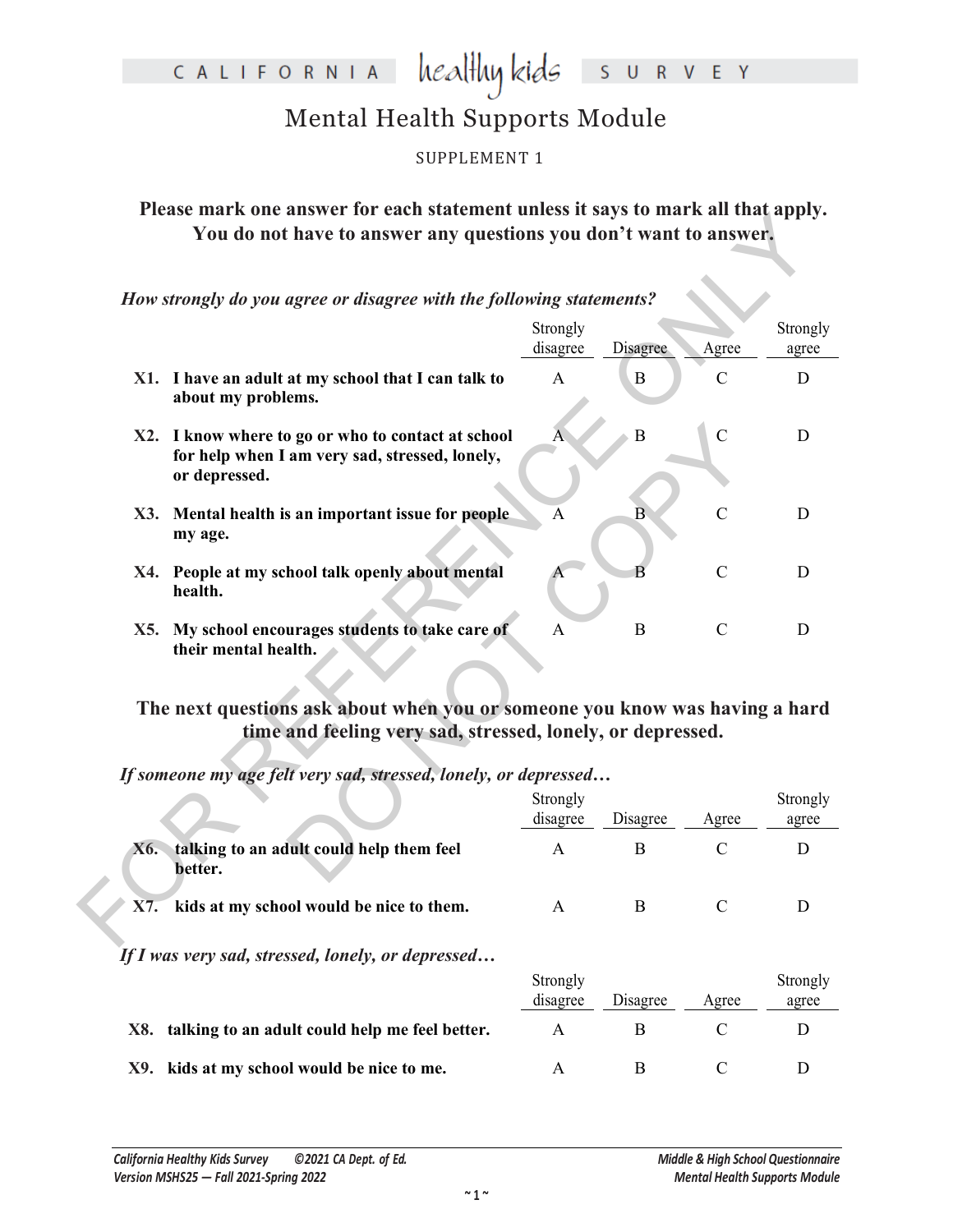# Mental Health Supports Module

## SUPPLEMENT 1

## **X10. In the past month, how often did you feel very lonely?**

- **A)** Never
- **B)** Sometimes
- **C)** Most of the time
- **D)** All of the time

## **X11. If you were feeling very sad, stressed, lonely, or depressed, would you...** *(Mark All That Apply.)*

- **A)** talk to a teacher or another adult from your school?
- **B)** talk to your parents or someone else in your family?
- **C)** get help from a counselor or therapist?
- **D)** talk to your friends?
- **E)** be afraid to get help?
- **F)** not know what to do?

# A) Never<br>
B) Sometimes<br>
C) Most of the time<br>
THI. If you were feeling very sad, stressed, lonely, or depressed, would you, *(Mark All That*<br>  $Apply$ )<br>
A) tak to a teacher or another adult from your school?<br>
B) tak from the c From a counselor or therapist?<br>
Sur friends?<br>
Sur friends?<br>
Sur friends?<br>
Sur text to do?<br>
Sur text to do?<br>
Surface to a counselor or therapist, which can<br>
refer, psychologist, or other mental health professional.<br>
Add you **The next questions ask about talking to a counselor or therapist, which can mean a social worker, psychologist, or other mental health professional.**

## **X12. In the past year, did you want to talk to a counselor or therapist about feeling very sad, stressed, lonely, or depressed?**

- **A)** No
- **B)** Yes
- **C)** I don't know

## **X13. In the past year, did you get help from a counselor or therapist when you needed it?**

- **A)** Does not apply, I didn't need help
- **B)** No, I didn't get help when I needed it
- **C)** Yes, I got help when I needed it

## **X14. In the past year, where did you get help from a counselor or therapist?** *(Mark All That Apply.)*

- **A)** Nowhere
- **B)** At school (in person, by phone, or online)
- **C)** From a counselor or therapist not from my school (in person, by phone, or online)
- **D)** Somewhere else
- **E)** I don't know